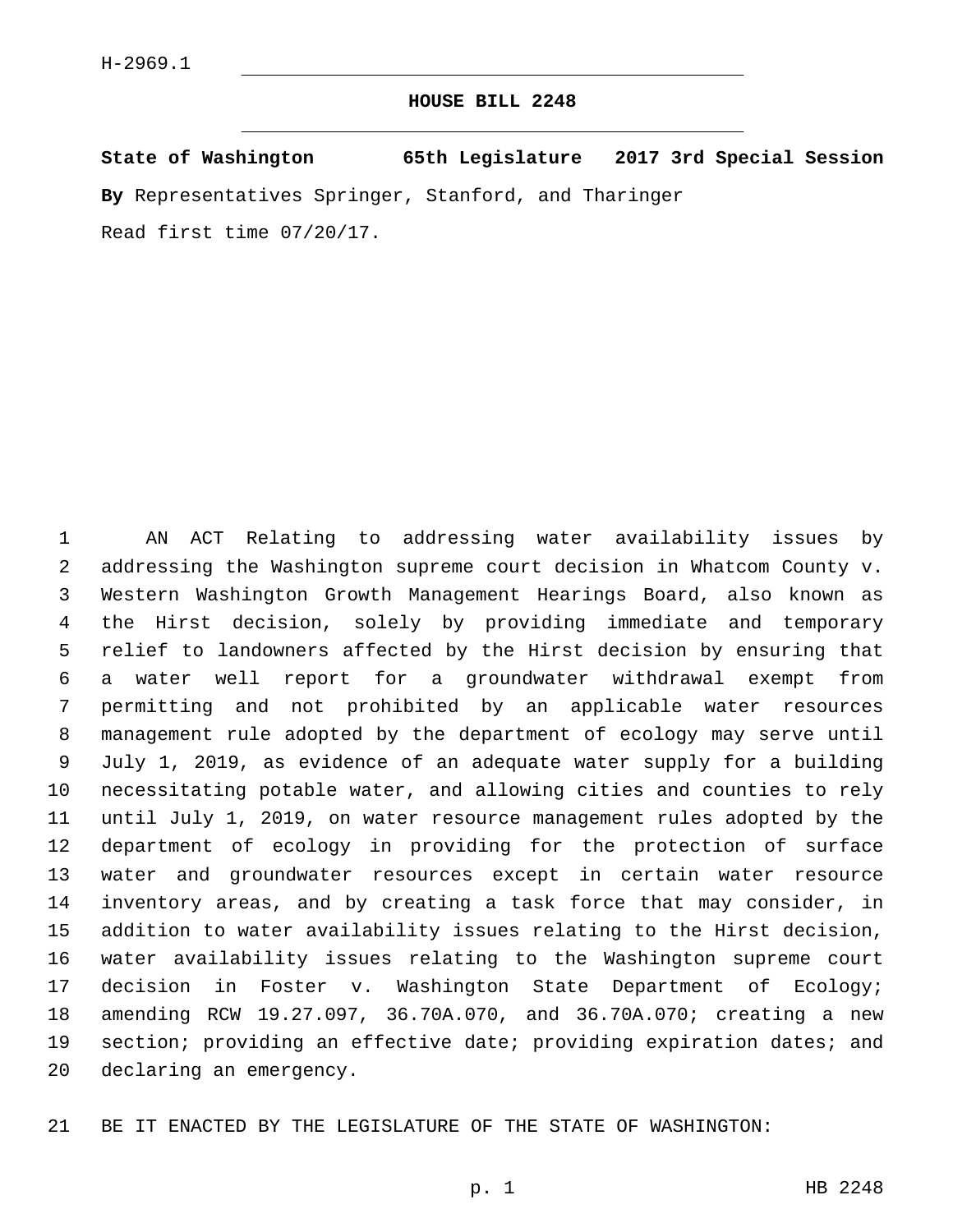**Sec. 1.** RCW 19.27.097 and 2015 c 225 s 17 are each amended to 2 read as follows:

 (1) Each applicant for a building permit of a building necessitating potable water shall provide evidence of an adequate water supply for the intended use of the building. Evidence may be in the form of a water right permit from the department of ecology, a letter from an approved water purveyor stating the ability to provide water, or another form sufficient to verify the existence of an adequate water supply. In areas where rules have been adopted under chapter 90.54 or 90.22 RCW that explicitly regulate permit-exempt groundwater withdrawals, evidence of an adequate potable water supply must, at a minimum, meet the specific requirements of the applicable 13 rule. In other areas of the state, until July 1, 2019, evidence may consist of a water well report consistent with the requirements of 15 chapter 18.104 RCW, except that additional requirements shall apply to demonstrate the physical and legal existence of an adequate water supply if the building permit application applies to a building located within:

 (a) An area where water rights have been adjudicated in accordance with chapter 90.03 RCW and that is subject to federal flow regulation, including the entire Yakima river basin, water resource inventory areas 37, 38, and 39;

 (b) An area where water rights have been adjudicated in a federal court action and that is subject to federal flow regulation; or

 (c) Water resource inventory areas 3 or 4, which were subject to the Washington supreme court's October 3, 2013, decision in *Swinomish Indian Tribal Community v. Washington State Department of Ecology*, 178 Wn.2d 571, 311 P.3d 6 (2013).

 (2) In addition to other authorities, the county or city may impose conditions on building permits requiring connection to an existing public water system where the existing system is willing and able to provide safe and reliable potable water to the applicant with reasonable economy and efficiency. An application for a water right shall not be sufficient proof of an adequate water supply.

 $((+2))$   $(3)$  Within counties not required or not choosing to plan pursuant to RCW 36.70A.040, the county and the state may mutually determine those areas in the county in which the requirements of subsection (1) of this section shall not apply. The departments of health and ecology shall coordinate on the implementation of this section. Should the county and the state fail to mutually determine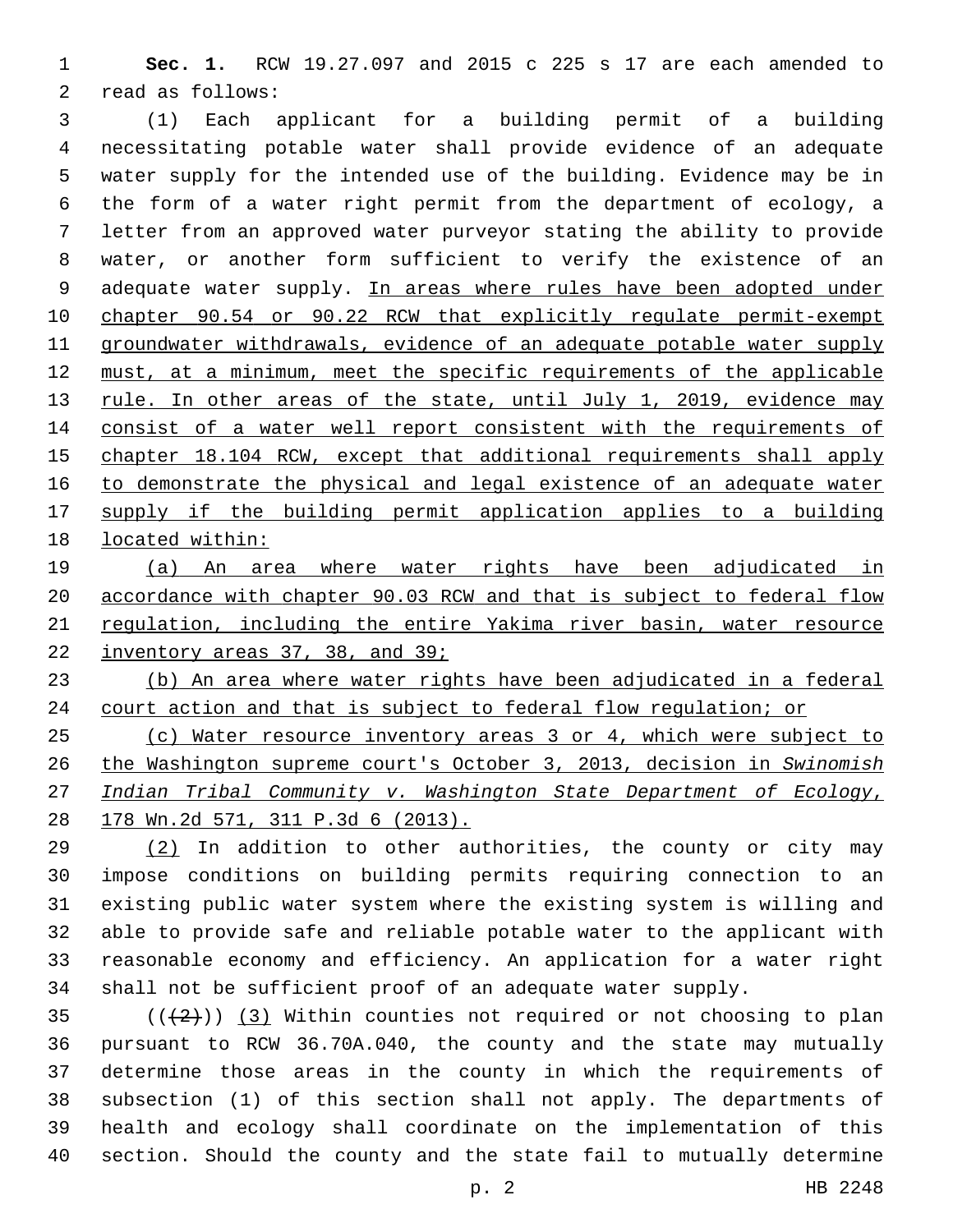those areas to be designated pursuant to this subsection, the county may petition the department of enterprise services to mediate or, if necessary, make the determination.3

 ( $(\overline{+3})$ )  $(4)$  Buildings that do not need potable water facilities are exempt from the provisions of this section. The department of ecology, after consultation with local governments, may adopt rules to implement this section, which may recognize differences between 8 high-growth and low-growth counties.

 (5) In order for a building permit applicant to be eligible to 10 rely on a water well report for a groundwater withdrawal exempt from permitting under RCW 90.44.050 and not prohibited by an applicable water resources management rule adopted by the department of ecology 13 as evidence of adequate water supply, the applicant must submit a valid and fully complete building permit application, as defined in RCW 19.27.095, to the appropriate permitting authority by July 1, 2019.

 **Sec. 2.** RCW 36.70A.070 and 2015 c 241 s 2 are each amended to 18 read as follows:

 The comprehensive plan of a county or city that is required or chooses to plan under RCW 36.70A.040 shall consist of a map or maps, and descriptive text covering objectives, principles, and standards used to develop the comprehensive plan. The plan shall be an internally consistent document and all elements shall be consistent with the future land use map. A comprehensive plan shall be adopted and amended with public participation as provided in RCW 36.70A.140. Each comprehensive plan shall include a plan, scheme, or design for 27 each of the following:

 (1) A land use element designating the proposed general distribution and general location and extent of the uses of land, where appropriate, for agriculture, timber production, housing, commerce, industry, recreation, open spaces, general aviation airports, public utilities, public facilities, and other land uses. The land use element shall include population densities, building intensities, and estimates of future population growth. The land use element shall provide for protection of the quality and quantity of 36 groundwater used for public water supplies. In providing for the protection of the quantity of groundwater used for public water supplies under this subsection, and until July 1, 2019, a county or city whose comprehensive plan revision deadline is governed by either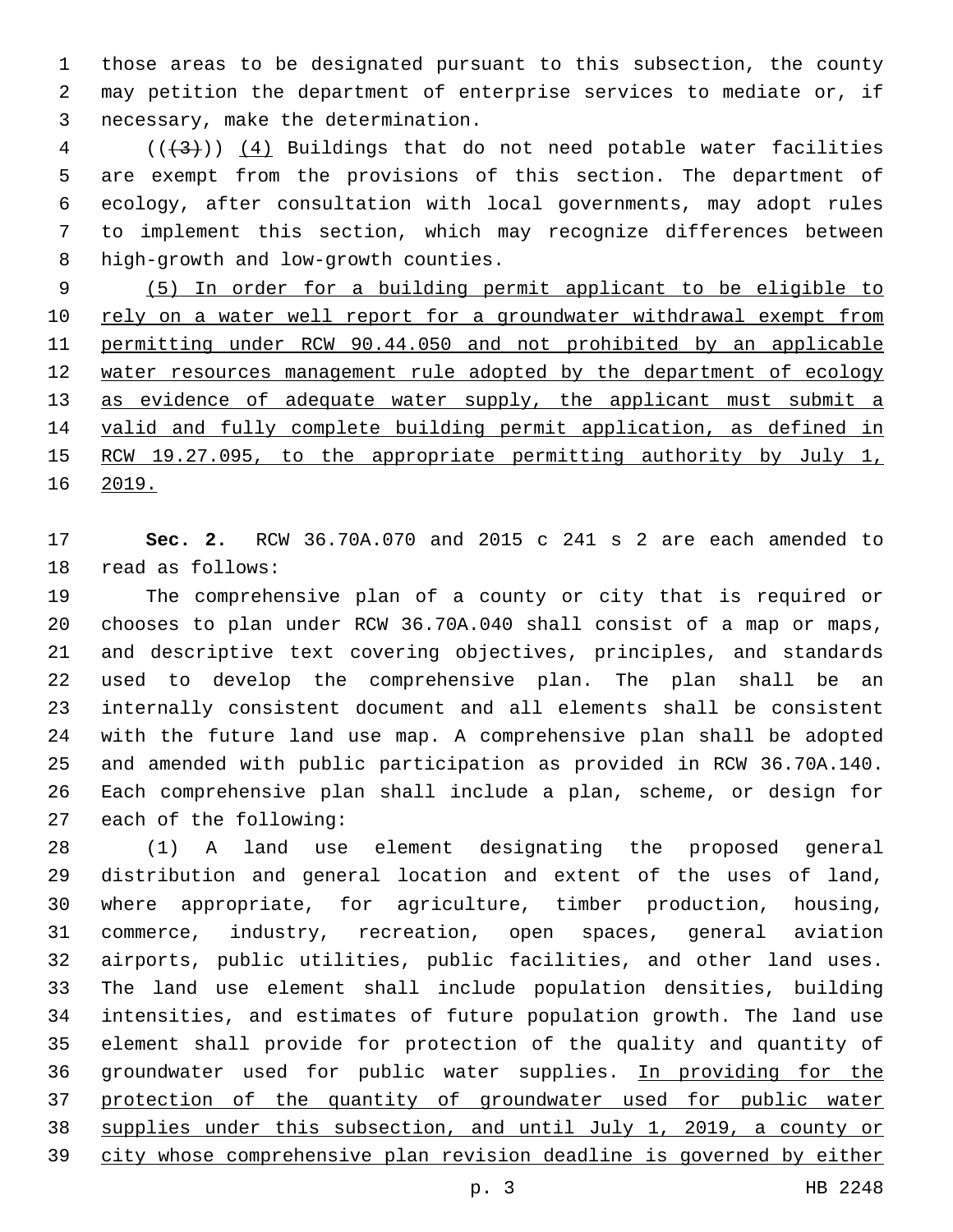RCW 36.70A.130(5) (c) or (d) must, at a minimum, be consistent with state adopted rules, unless such a county or city has already adopted its revised comprehensive plan as of the effective date of this section. Wherever possible, the land use element should consider utilizing urban planning approaches that promote physical activity. Where applicable, the land use element shall review drainage, flooding, and storm water run-off in the area and nearby jurisdictions and provide guidance for corrective actions to mitigate or cleanse those discharges that pollute waters of the state, including Puget Sound or waters entering Puget Sound.

 (2) A housing element ensuring the vitality and character of established residential neighborhoods that: (a) Includes an inventory and analysis of existing and projected housing needs that identifies the number of housing units necessary to manage projected growth; (b) includes a statement of goals, policies, objectives, and mandatory provisions for the preservation, improvement, and development of housing, including single-family residences; (c) identifies sufficient land for housing, including, but not limited to, government-assisted housing, housing for low-income families, manufactured housing, multifamily housing, and group homes and foster care facilities; and (d) makes adequate provisions for existing and projected needs of all economic segments of the community.

 (3) A capital facilities plan element consisting of: (a) An inventory of existing capital facilities owned by public entities, showing the locations and capacities of the capital facilities; (b) a forecast of the future needs for such capital facilities; (c) the proposed locations and capacities of expanded or new capital facilities; (d) at least a six-year plan that will finance such capital facilities within projected funding capacities and clearly identifies sources of public money for such purposes; and (e) a requirement to reassess the land use element if probable funding falls short of meeting existing needs and to ensure that the land use element, capital facilities plan element, and financing plan within the capital facilities plan element are coordinated and consistent. Park and recreation facilities shall be included in the capital 36 facilities plan element.

 (4) A utilities element consisting of the general location, proposed location, and capacity of all existing and proposed utilities, including, but not limited to, electrical lines, 40 telecommunication lines, and natural gas lines.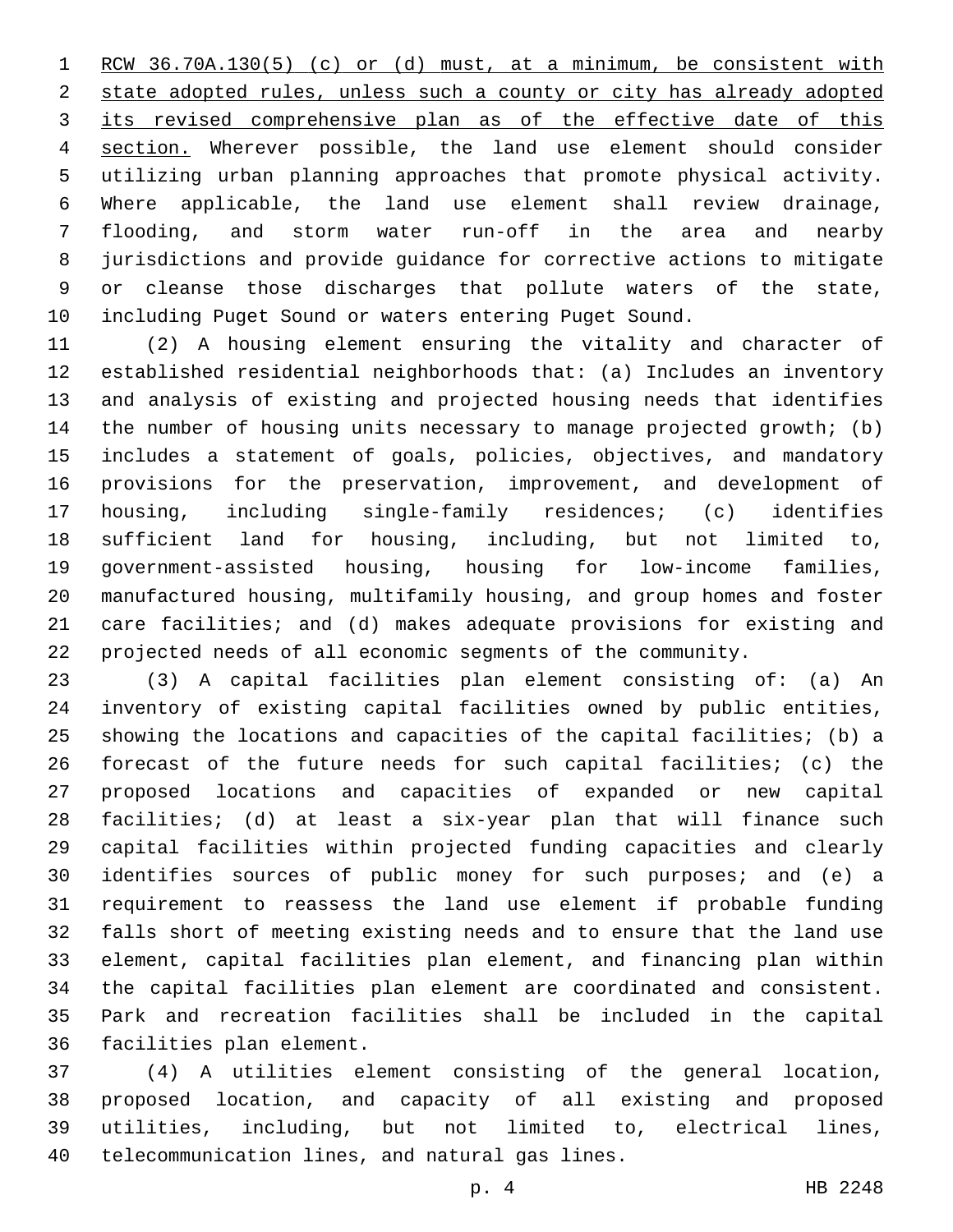(5) Rural element. Counties shall include a rural element including lands that are not designated for urban growth, agriculture, forest, or mineral resources. The following provisions shall apply to the rural element:4

 (a) Growth management act goals and local circumstances. Because circumstances vary from county to county, in establishing patterns of rural densities and uses, a county may consider local circumstances, but shall develop a written record explaining how the rural element harmonizes the planning goals in RCW 36.70A.020 and meets the 10 requirements of this chapter.

 (b) Rural development. The rural element shall permit rural development, forestry, and agriculture in rural areas. The rural element shall provide for a variety of rural densities, uses, essential public facilities, and rural governmental services needed to serve the permitted densities and uses. To achieve a variety of rural densities and uses, counties may provide for clustering, density transfer, design guidelines, conservation easements, and other innovative techniques that will accommodate appropriate rural densities and uses that are not characterized by urban growth and 20 that are consistent with rural character.

 (c) Measures governing rural development. The rural element shall include measures that apply to rural development and protect the rural character of the area, as established by the county, by:

(i) Containing or otherwise controlling rural development;

 (ii) Assuring visual compatibility of rural development with the 26 surrounding rural area;

 (iii) Reducing the inappropriate conversion of undeveloped land into sprawling, low-density development in the rural area;

 (iv) Protecting critical areas, as provided in RCW 36.70A.060, 30 and surface water and groundwater resources, which, in a county or a city whose comprehensive plan revision deadline is governed by either RCW 36.70A.130(5) (c) or (d), and until July 1, 2019, must, at a minimum, be consistent with state adopted rules, unless such a county or city has already adopted its revised comprehensive plan as of the 35 effective date of this section; and

 (v) Protecting against conflicts with the use of agricultural, forest, and mineral resource lands designated under RCW 36.70A.170.

 (d) Limited areas of more intensive rural development. Subject to the requirements of this subsection and except as otherwise specifically provided in this subsection (5)(d), the rural element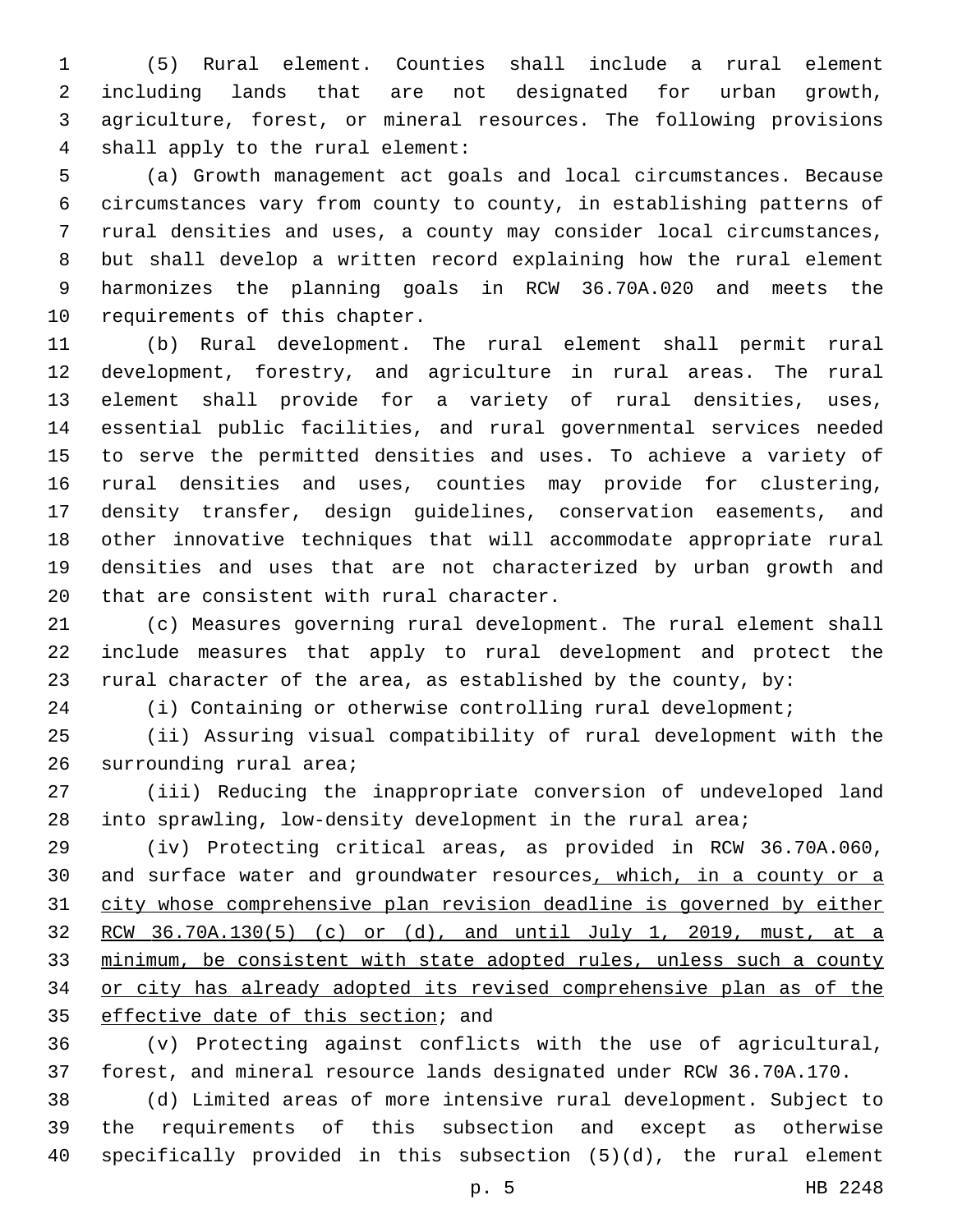may allow for limited areas of more intensive rural development, including necessary public facilities and public services to serve 3 the limited area as follows:

 (i) Rural development consisting of the infill, development, or redevelopment of existing commercial, industrial, residential, or mixed-use areas, whether characterized as shoreline development, villages, hamlets, rural activity centers, or crossroads 8 developments.

 (A) A commercial, industrial, residential, shoreline, or mixed- use area are subject to the requirements of (d)(iv) of this subsection, but are not subject to the requirements of (c)(ii) and 12 (iii) of this subsection.

 (B) Any development or redevelopment other than an industrial area or an industrial use within a mixed-use area or an industrial area under this subsection (5)(d)(i) must be principally designed to serve the existing and projected rural population.

 (C) Any development or redevelopment in terms of building size, scale, use, or intensity shall be consistent with the character of the existing areas. Development and redevelopment may include changes in use from vacant land or a previously existing use so long as the 21 new use conforms to the requirements of this subsection  $(5)$ ;

 (ii) The intensification of development on lots containing, or new development of, small-scale recreational or tourist uses, including commercial facilities to serve those recreational or tourist uses, that rely on a rural location and setting, but that do not include new residential development. A small-scale recreation or tourist use is not required to be principally designed to serve the existing and projected rural population. Public services and public facilities shall be limited to those necessary to serve the recreation or tourist use and shall be provided in a manner that does 31 not permit low-density sprawl;

 (iii) The intensification of development on lots containing isolated nonresidential uses or new development of isolated cottage industries and isolated small-scale businesses that are not principally designed to serve the existing and projected rural population and nonresidential uses, but do provide job opportunities for rural residents. Rural counties may allow the expansion of small- scale businesses as long as those small-scale businesses conform with the rural character of the area as defined by the local government according to RCW 36.70A.030(15). Rural counties may also allow new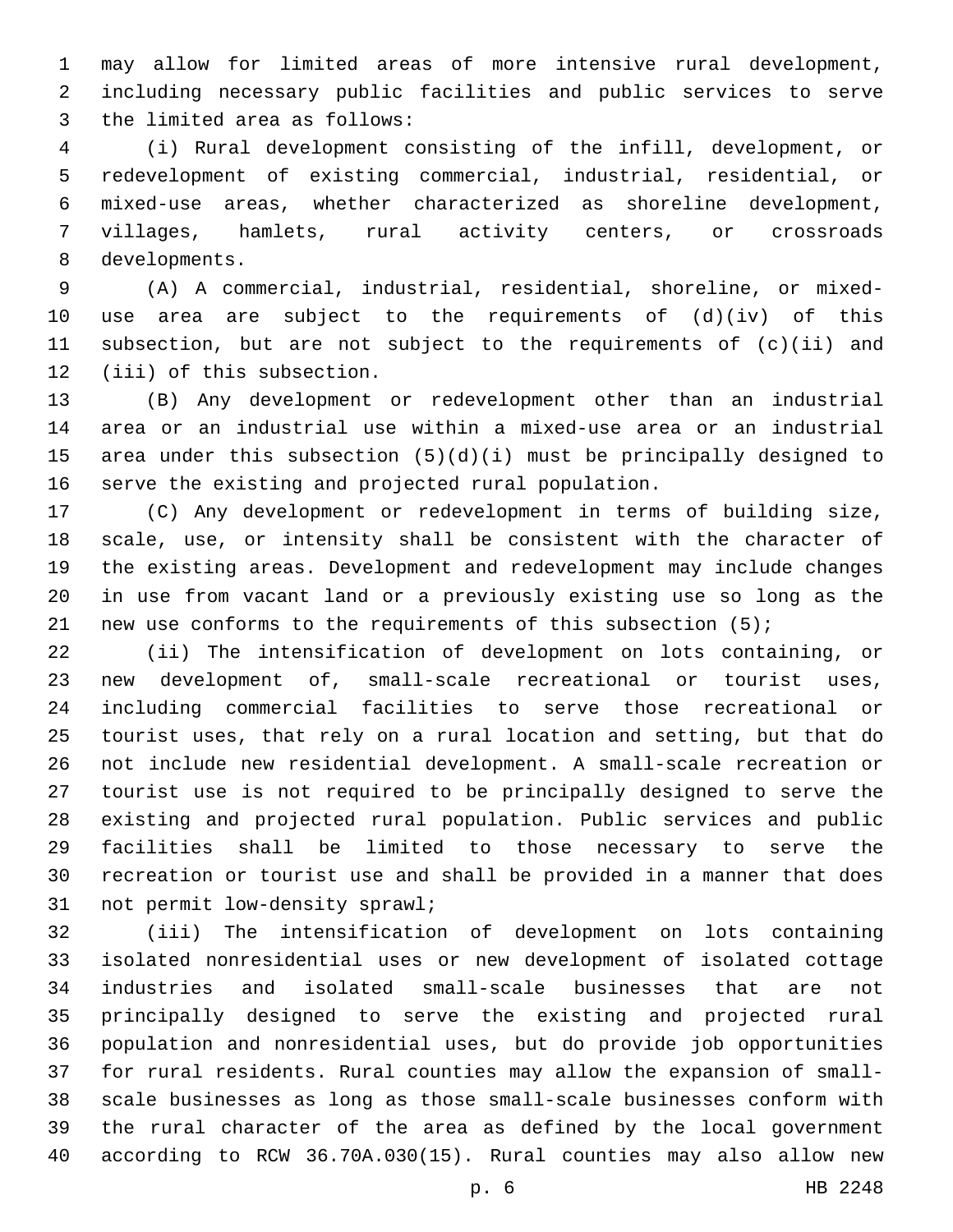small-scale businesses to utilize a site previously occupied by an existing business as long as the new small-scale business conforms to the rural character of the area as defined by the local government according to RCW 36.70A.030(15). Public services and public facilities shall be limited to those necessary to serve the isolated nonresidential use and shall be provided in a manner that does not 7 permit low-density sprawl;

 (iv) A county shall adopt measures to minimize and contain the existing areas or uses of more intensive rural development, as appropriate, authorized under this subsection. Lands included in such existing areas or uses shall not extend beyond the logical outer boundary of the existing area or use, thereby allowing a new pattern of low-density sprawl. Existing areas are those that are clearly identifiable and contained and where there is a logical boundary delineated predominately by the built environment, but that may also include undeveloped lands if limited as provided in this subsection. The county shall establish the logical outer boundary of an area of more intensive rural development. In establishing the logical outer boundary, the county shall address (A) the need to preserve the character of existing natural neighborhoods and communities, (B) physical boundaries, such as bodies of water, streets and highways, and land forms and contours, (C) the prevention of abnormally irregular boundaries, and (D) the ability to provide public facilities and public services in a manner that does not permit low-25 density sprawl;

 (v) For purposes of (d) of this subsection, an existing area or 27 existing use is one that was in existence:

 (A) On July 1, 1990, in a county that was initially required to 29 plan under all of the provisions of this chapter;

 (B) On the date the county adopted a resolution under RCW 36.70A.040(2), in a county that is planning under all of the provisions of this chapter under RCW 36.70A.040(2); or

 (C) On the date the office of financial management certifies the county's population as provided in RCW 36.70A.040(5), in a county that is planning under all of the provisions of this chapter pursuant 36 to RCW 36.70A.040(5).

 (e) Exception. This subsection shall not be interpreted to permit in the rural area a major industrial development or a master planned resort unless otherwise specifically permitted under RCW 36.70A.360 40 and 36.70A.365.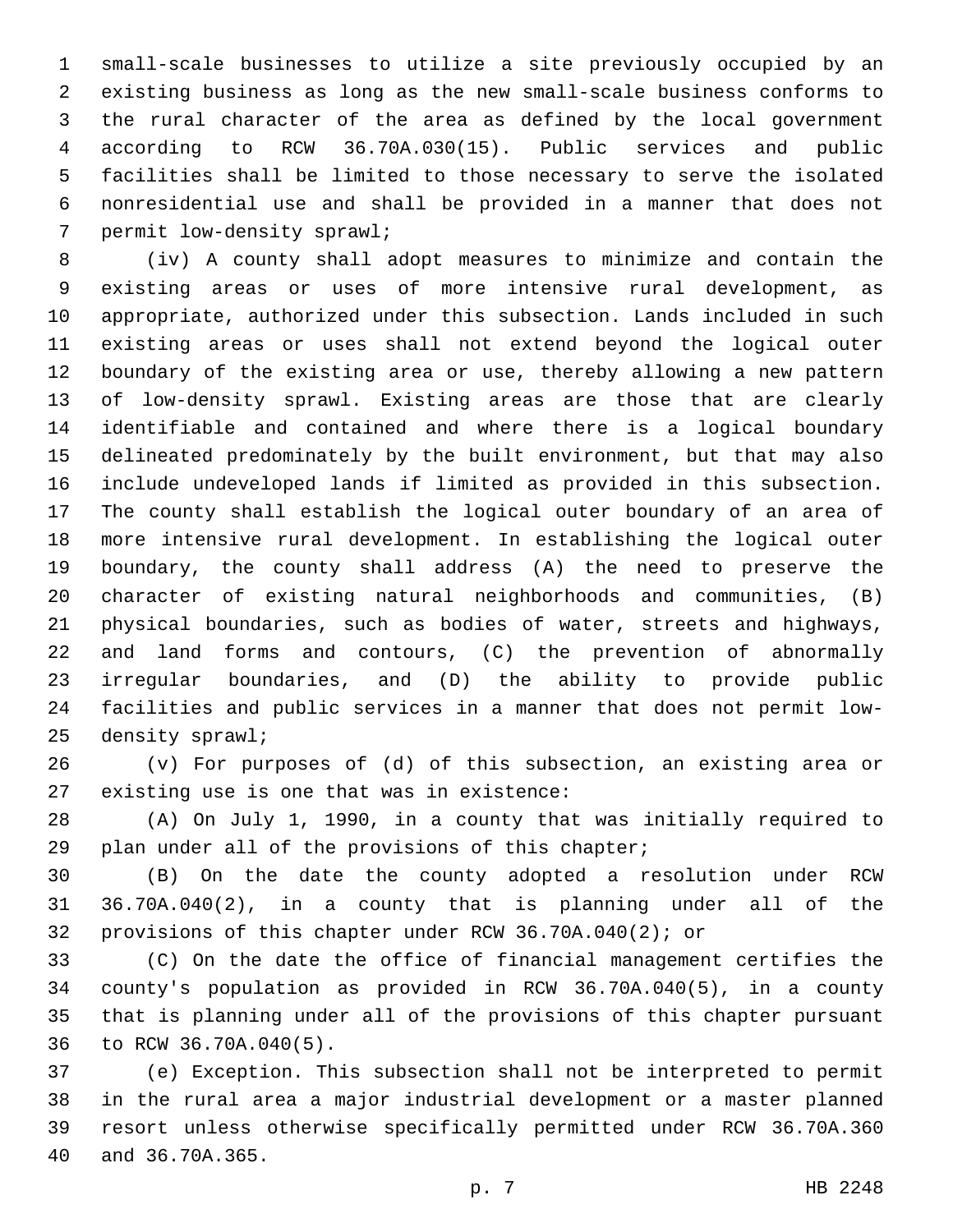(6) A transportation element that implements, and is consistent 2 with, the land use element.

 (a) The transportation element shall include the following subelements:4

(i) Land use assumptions used in estimating travel;

 (ii) Estimated traffic impacts to state-owned transportation facilities resulting from land use assumptions to assist the department of transportation in monitoring the performance of state facilities, to plan improvements for the facilities, and to assess the impact of land-use decisions on state-owned transportation 11 facilities;

(iii) Facilities and services needs, including:

 (A) An inventory of air, water, and ground transportation facilities and services, including transit alignments and general aviation airport facilities, to define existing capital facilities and travel levels as a basis for future planning. This inventory must include state-owned transportation facilities within the city or 18 county's jurisdictional boundaries;

 (B) Level of service standards for all locally owned arterials and transit routes to serve as a gauge to judge performance of the system. These standards should be regionally coordinated;

 (C) For state-owned transportation facilities, level of service standards for highways, as prescribed in chapters 47.06 and 47.80 RCW, to gauge the performance of the system. The purposes of reflecting level of service standards for state highways in the local comprehensive plan are to monitor the performance of the system, to evaluate improvement strategies, and to facilitate coordination between the county's or city's six-year street, road, or transit program and the office of financial management's ten-year investment program. The concurrency requirements of (b) of this subsection do not apply to transportation facilities and services of statewide significance except for counties consisting of islands whose only connection to the mainland are state highways or ferry routes. In these island counties, state highways and ferry route capacity must be a factor in meeting the concurrency requirements in (b) of this 36 subsection;

 (D) Specific actions and requirements for bringing into compliance locally owned transportation facilities or services that are below an established level of service standard;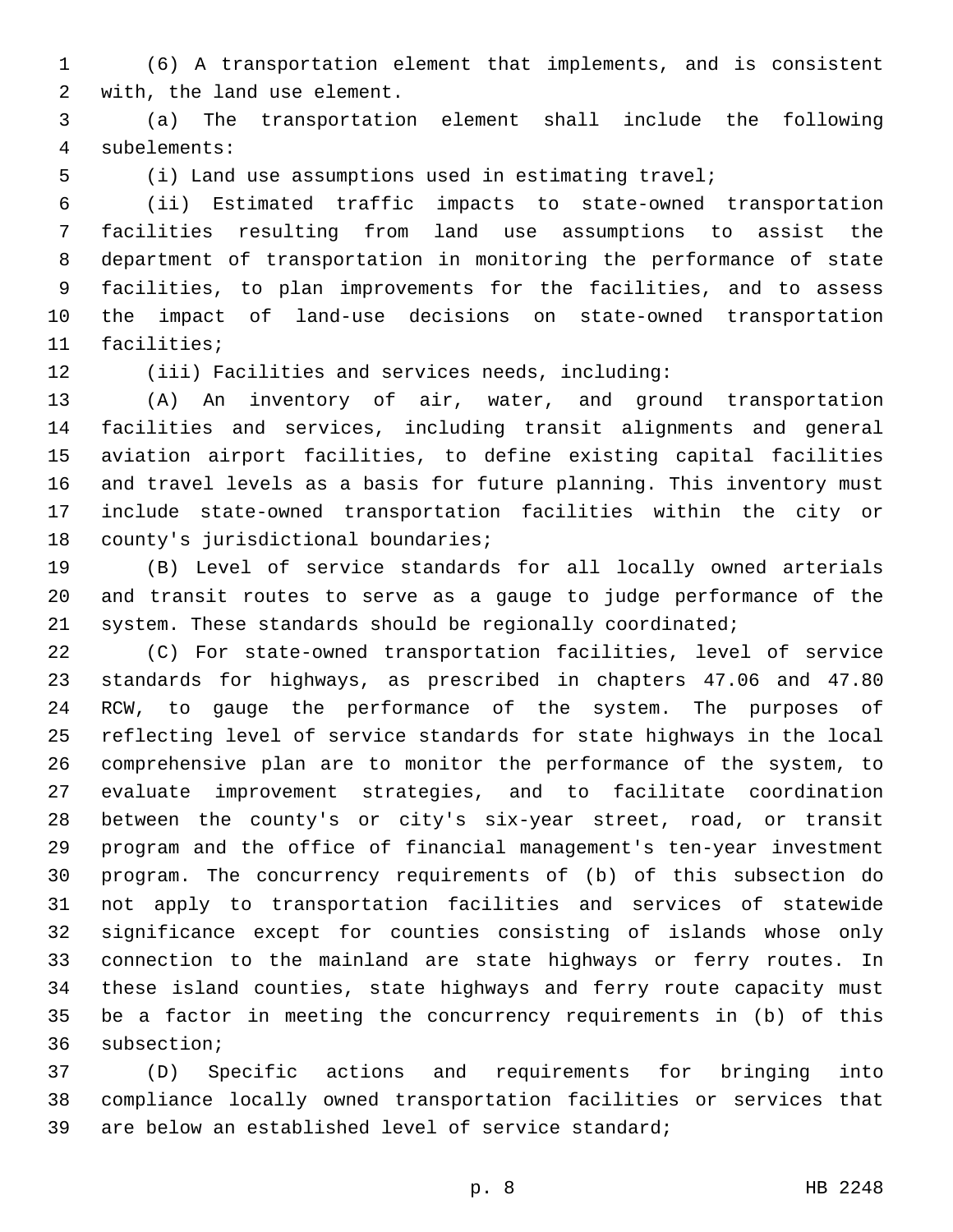(E) Forecasts of traffic for at least ten years based on the adopted land use plan to provide information on the location, timing, 3 and capacity needs of future growth;

 (F) Identification of state and local system needs to meet current and future demands. Identified needs on state-owned transportation facilities must be consistent with the statewide multimodal transportation plan required under chapter 47.06 RCW;

(iv) Finance, including:8

 (A) An analysis of funding capability to judge needs against 10 probable funding resources;

 (B) A multiyear financing plan based on the needs identified in the comprehensive plan, the appropriate parts of which shall serve as the basis for the six-year street, road, or transit program required by RCW 35.77.010 for cities, RCW 36.81.121 for counties, and RCW 35.58.2795 for public transportation systems. The multiyear financing plan should be coordinated with the ten-year investment program developed by the office of financial management as required by RCW 47.05.030;18

 (C) If probable funding falls short of meeting identified needs, a discussion of how additional funding will be raised, or how land use assumptions will be reassessed to ensure that level of service standards will be met;

 (v) Intergovernmental coordination efforts, including an assessment of the impacts of the transportation plan and land use assumptions on the transportation systems of adjacent jurisdictions;

26 (vi) Demand-management strategies;

 (vii) Pedestrian and bicycle component to include collaborative efforts to identify and designate planned improvements for pedestrian and bicycle facilities and corridors that address and encourage enhanced community access and promote healthy lifestyles.

 (b) After adoption of the comprehensive plan by jurisdictions required to plan or who choose to plan under RCW 36.70A.040, local jurisdictions must adopt and enforce ordinances which prohibit development approval if the development causes the level of service on a locally owned transportation facility to decline below the standards adopted in the transportation element of the comprehensive plan, unless transportation improvements or strategies to accommodate the impacts of development are made concurrent with the development. These strategies may include increased public transportation service, ride-sharing programs, demand management, and other transportation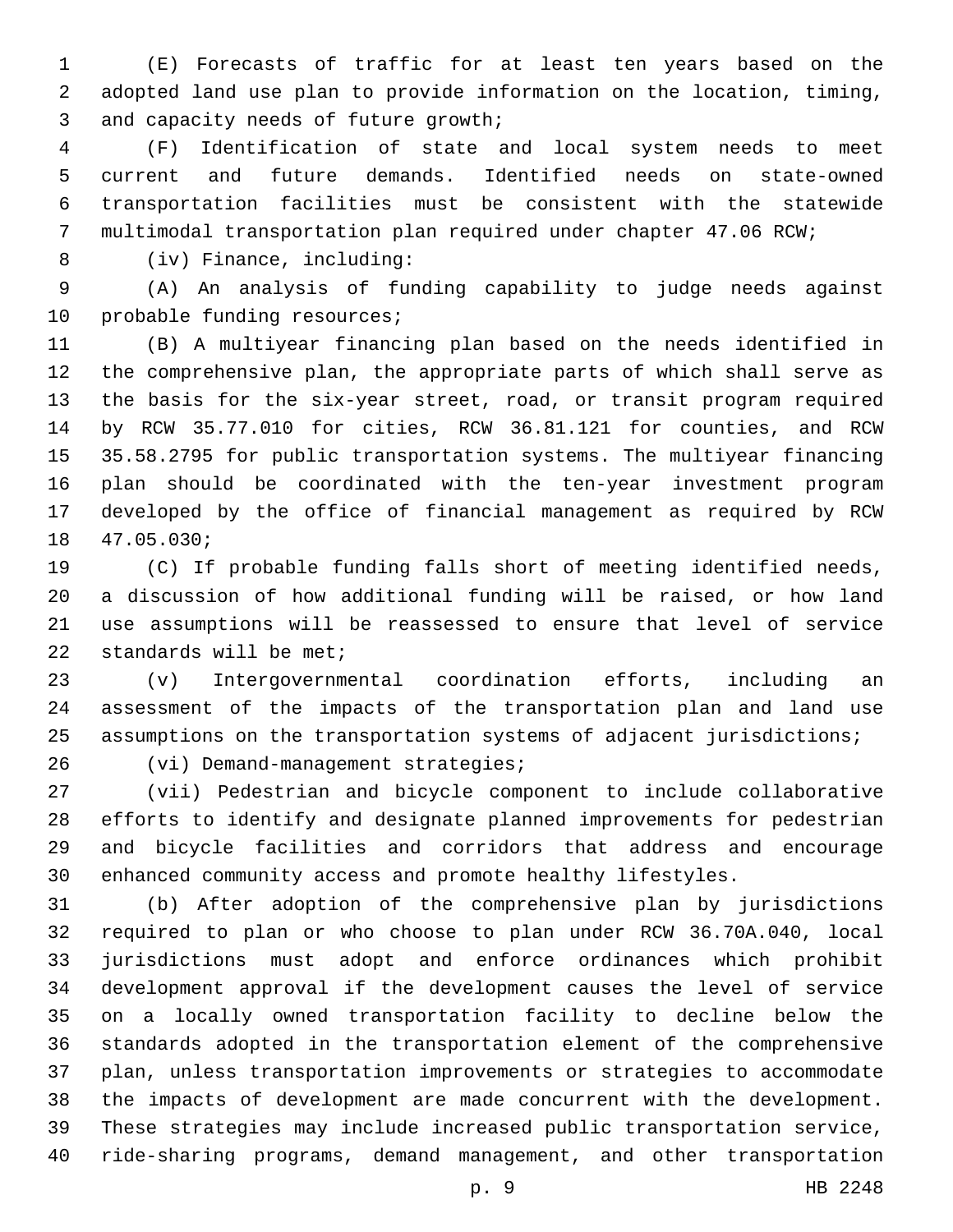systems management strategies. For the purposes of this subsection (6), "concurrent with the development" means that improvements or strategies are in place at the time of development, or that a financial commitment is in place to complete the improvements or strategies within six years. If the collection of impact fees is delayed under RCW 82.02.050(3), the six-year period required by this subsection (6)(b) must begin after full payment of all impact fees is 8 due to the county or city.

 (c) The transportation element described in this subsection (6), the six-year plans required by RCW 35.77.010 for cities, RCW 36.81.121 for counties, and RCW 35.58.2795 for public transportation systems, and the ten-year investment program required by RCW 13 47.05.030 for the state, must be consistent.

 (7) An economic development element establishing local goals, policies, objectives, and provisions for economic growth and vitality and a high quality of life. The element shall include: (a) A summary of the local economy such as population, employment, payroll, sectors, businesses, sales, and other information as appropriate; (b) a summary of the strengths and weaknesses of the local economy defined as the commercial and industrial sectors and supporting factors such as land use, transportation, utilities, education, workforce, housing, and natural/cultural resources; and (c) an identification of policies, programs, and projects to foster economic growth and development and to address future needs. A city that has chosen to be a residential community is exempt from the economic development element requirement of this subsection.

 (8) A park and recreation element that implements, and is consistent with, the capital facilities plan element as it relates to park and recreation facilities. The element shall include: (a) Estimates of park and recreation demand for at least a ten-year period; (b) an evaluation of facilities and service needs; and (c) an evaluation of intergovernmental coordination opportunities to provide regional approaches for meeting park and recreational demand.

 (9) It is the intent that new or amended elements required after January 1, 2002, be adopted concurrent with the scheduled update provided in RCW 36.70A.130. Requirements to incorporate any such new or amended elements shall be null and void until funds sufficient to cover applicable local government costs are appropriated and distributed by the state at least two years before local government must update comprehensive plans as required in RCW 36.70A.130.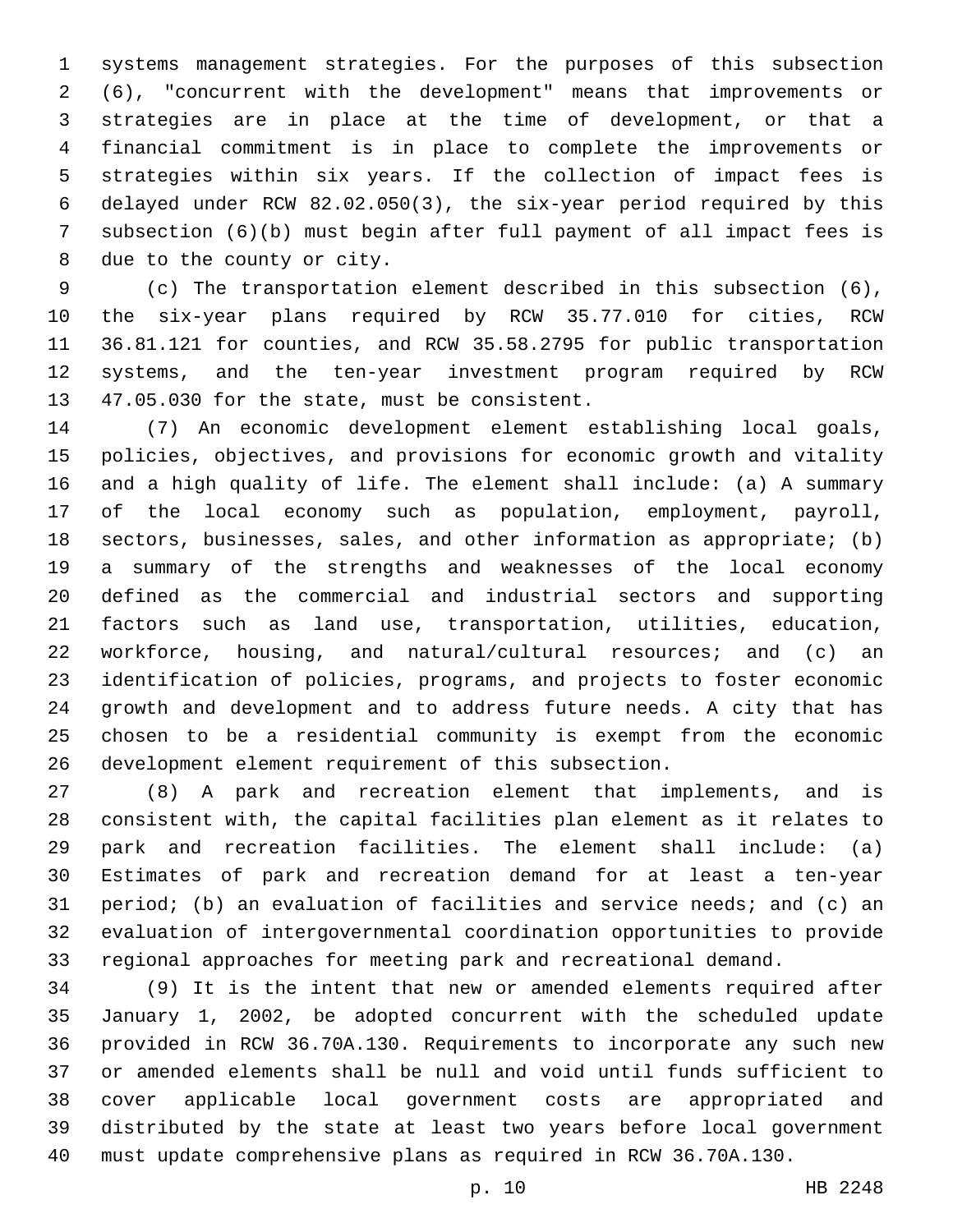**Sec. 3.** RCW 36.70A.070 and 2017 c 331 s 2 are each amended to 2 read as follows:

 The comprehensive plan of a county or city that is required or chooses to plan under RCW 36.70A.040 shall consist of a map or maps, and descriptive text covering objectives, principles, and standards used to develop the comprehensive plan. The plan shall be an internally consistent document and all elements shall be consistent with the future land use map. A comprehensive plan shall be adopted and amended with public participation as provided in RCW 36.70A.140. Each comprehensive plan shall include a plan, scheme, or design for 11 each of the following:

 (1) A land use element designating the proposed general distribution and general location and extent of the uses of land, where appropriate, for agriculture, timber production, housing, commerce, industry, recreation, open spaces, general aviation airports, public utilities, public facilities, and other land uses. The land use element shall include population densities, building intensities, and estimates of future population growth. The land use element shall provide for protection of the quality and quantity of 20 groundwater used for public water supplies. In providing for the 21 protection of the quantity of groundwater used for public water supplies under this subsection, and until July 1, 2019, a county or city whose comprehensive plan revision deadline is governed by either RCW 36.70A.130(5) (c) or (d) must, at a minimum, be consistent with state adopted rules, unless such a county or city has already adopted its revised comprehensive plan as of the effective date of this 27 section. Wherever possible, the land use element should consider utilizing urban planning approaches that promote physical activity. Where applicable, the land use element shall review drainage, flooding, and storm water run-off in the area and nearby jurisdictions and provide guidance for corrective actions to mitigate or cleanse those discharges that pollute waters of the state, including Puget Sound or waters entering Puget Sound.

 (2) A housing element ensuring the vitality and character of established residential neighborhoods that: (a) Includes an inventory and analysis of existing and projected housing needs that identifies the number of housing units necessary to manage projected growth; (b) includes a statement of goals, policies, objectives, and mandatory provisions for the preservation, improvement, and development of housing, including single-family residences; (c) identifies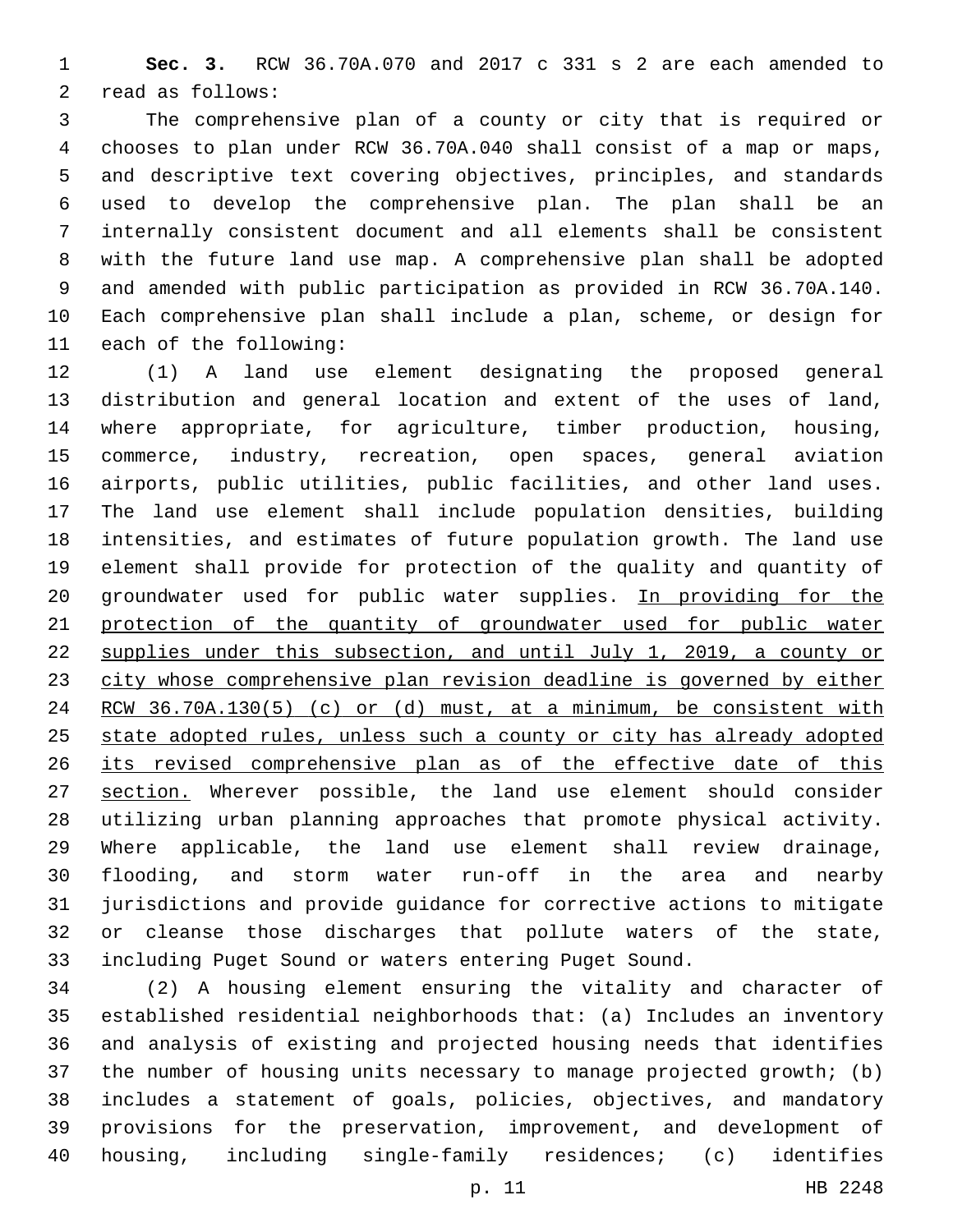sufficient land for housing, including, but not limited to, government-assisted housing, housing for low-income families, manufactured housing, multifamily housing, and group homes and foster care facilities; and (d) makes adequate provisions for existing and projected needs of all economic segments of the community.

 (3) A capital facilities plan element consisting of: (a) An inventory of existing capital facilities owned by public entities, showing the locations and capacities of the capital facilities; (b) a forecast of the future needs for such capital facilities; (c) the proposed locations and capacities of expanded or new capital facilities; (d) at least a six-year plan that will finance such capital facilities within projected funding capacities and clearly identifies sources of public money for such purposes; and (e) a requirement to reassess the land use element if probable funding falls short of meeting existing needs and to ensure that the land use element, capital facilities plan element, and financing plan within the capital facilities plan element are coordinated and consistent. Park and recreation facilities shall be included in the capital 19 facilities plan element.

 (4) A utilities element consisting of the general location, proposed location, and capacity of all existing and proposed utilities, including, but not limited to, electrical lines, 23 telecommunication lines, and natural gas lines.

 (5) Rural element. Counties shall include a rural element including lands that are not designated for urban growth, agriculture, forest, or mineral resources. The following provisions 27 shall apply to the rural element:

 (a) Growth management act goals and local circumstances. Because circumstances vary from county to county, in establishing patterns of rural densities and uses, a county may consider local circumstances, but shall develop a written record explaining how the rural element harmonizes the planning goals in RCW 36.70A.020 and meets the 33 requirements of this chapter.

 (b) Rural development. The rural element shall permit rural development, forestry, and agriculture in rural areas. The rural element shall provide for a variety of rural densities, uses, essential public facilities, and rural governmental services needed to serve the permitted densities and uses. To achieve a variety of rural densities and uses, counties may provide for clustering, density transfer, design guidelines, conservation easements, and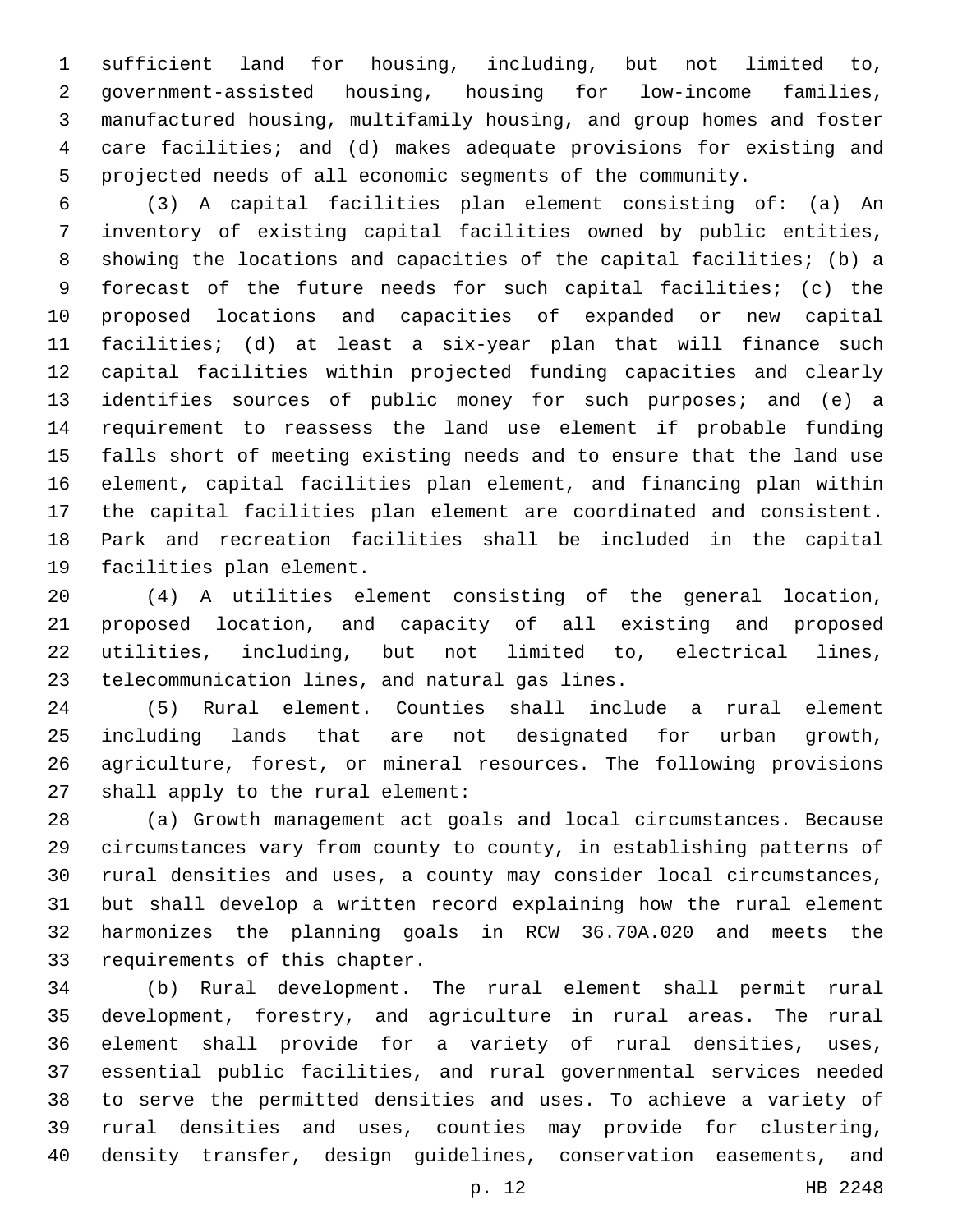other innovative techniques that will accommodate appropriate rural economic advancement, densities, and uses that are not characterized by urban growth and that are consistent with rural character.

 (c) Measures governing rural development. The rural element shall include measures that apply to rural development and protect the rural character of the area, as established by the county, by:

(i) Containing or otherwise controlling rural development;

 (ii) Assuring visual compatibility of rural development with the 9 surrounding rural area;

 (iii) Reducing the inappropriate conversion of undeveloped land into sprawling, low-density development in the rural area;

 (iv) Protecting critical areas, as provided in RCW 36.70A.060, 13 and surface water and groundwater resources, which, in a county or a city whose comprehensive plan revision deadline is governed by either RCW 36.70A.130(5) (c) or (d), and until July 1, 2019, must, at a minimum, be consistent with state adopted rules, unless such a county 17 or city has already adopted its revised comprehensive plan as of the 18 effective date of this section; and

 (v) Protecting against conflicts with the use of agricultural, forest, and mineral resource lands designated under RCW 36.70A.170.

 (d) Limited areas of more intensive rural development. Subject to the requirements of this subsection and except as otherwise specifically provided in this subsection (5)(d), the rural element may allow for limited areas of more intensive rural development, including necessary public facilities and public services to serve 26 the limited area as follows:

 (i) Rural development consisting of the infill, development, or redevelopment of existing commercial, industrial, residential, or mixed-use areas, whether characterized as shoreline development, villages, hamlets, rural activity centers, or crossroads developments.31

 (A) A commercial, industrial, residential, shoreline, or mixed- use area are subject to the requirements of (d)(iv) of this subsection, but are not subject to the requirements of (c)(ii) and 35 (iii) of this subsection.

 (B) Any development or redevelopment other than an industrial area or an industrial use within a mixed-use area or an industrial 38 area under this subsection  $(5)(d)(i)$  must be principally designed to serve the existing and projected rural population.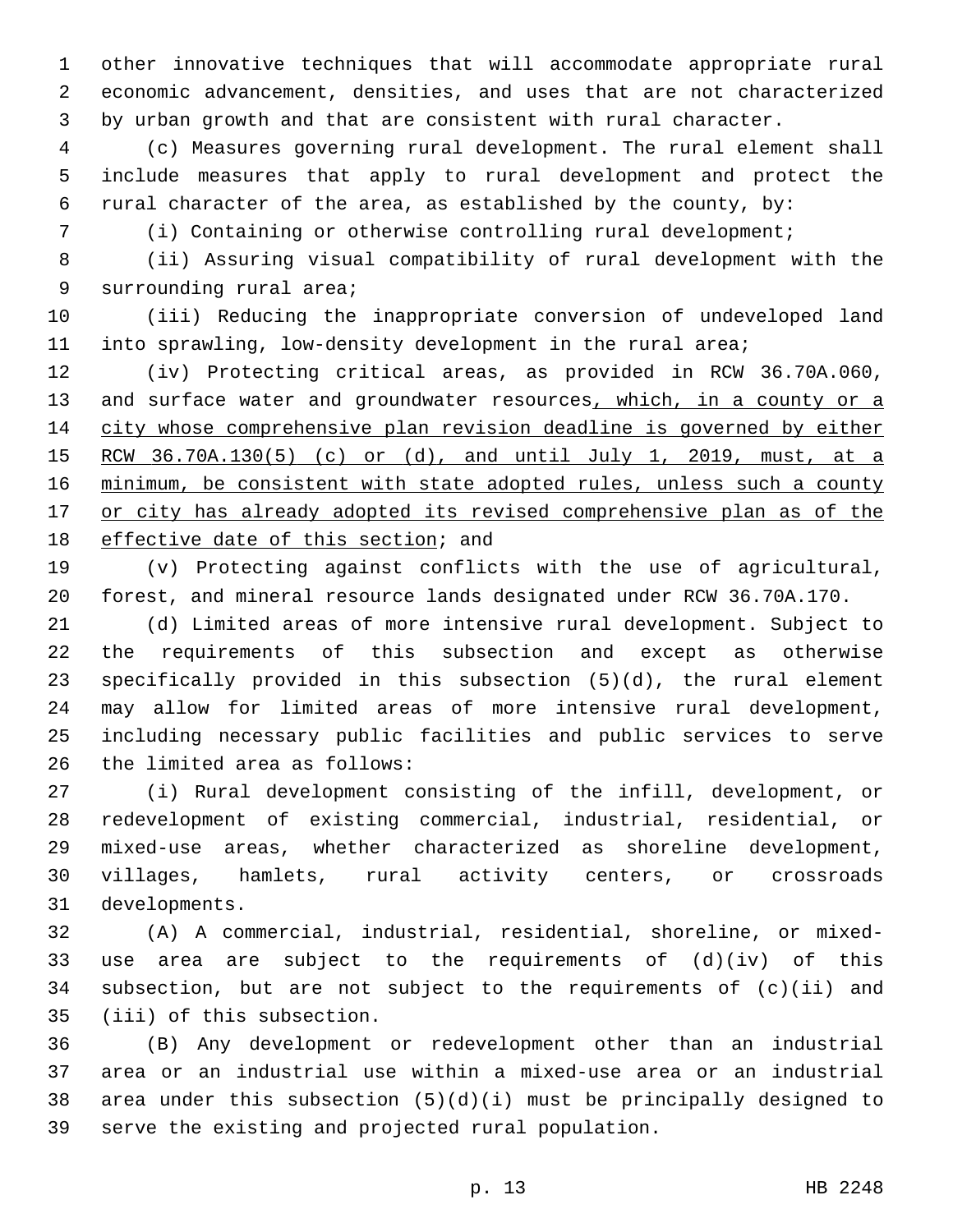(C) Any development or redevelopment in terms of building size, scale, use, or intensity shall be consistent with the character of the existing areas. Development and redevelopment may include changes in use from vacant land or a previously existing use so long as the new use conforms to the requirements of this subsection (5);

 (ii) The intensification of development on lots containing, or new development of, small-scale recreational or tourist uses, including commercial facilities to serve those recreational or tourist uses, that rely on a rural location and setting, but that do not include new residential development. A small-scale recreation or tourist use is not required to be principally designed to serve the existing and projected rural population. Public services and public facilities shall be limited to those necessary to serve the recreation or tourist use and shall be provided in a manner that does 15 not permit low-density sprawl;

 (iii) The intensification of development on lots containing isolated nonresidential uses or new development of isolated cottage industries and isolated small-scale businesses that are not principally designed to serve the existing and projected rural population and nonresidential uses, but do provide job opportunities for rural residents. Rural counties may allow the expansion of small- scale businesses as long as those small-scale businesses conform with the rural character of the area as defined by the local government according to RCW 36.70A.030(15). Rural counties may also allow new small-scale businesses to utilize a site previously occupied by an existing business as long as the new small-scale business conforms to the rural character of the area as defined by the local government according to RCW 36.70A.030(15). Public services and public facilities shall be limited to those necessary to serve the isolated nonresidential use and shall be provided in a manner that does not 31 permit low-density sprawl;

 (iv) A county shall adopt measures to minimize and contain the existing areas or uses of more intensive rural development, as appropriate, authorized under this subsection. Lands included in such existing areas or uses shall not extend beyond the logical outer boundary of the existing area or use, thereby allowing a new pattern of low-density sprawl. Existing areas are those that are clearly identifiable and contained and where there is a logical boundary delineated predominately by the built environment, but that may also include undeveloped lands if limited as provided in this subsection.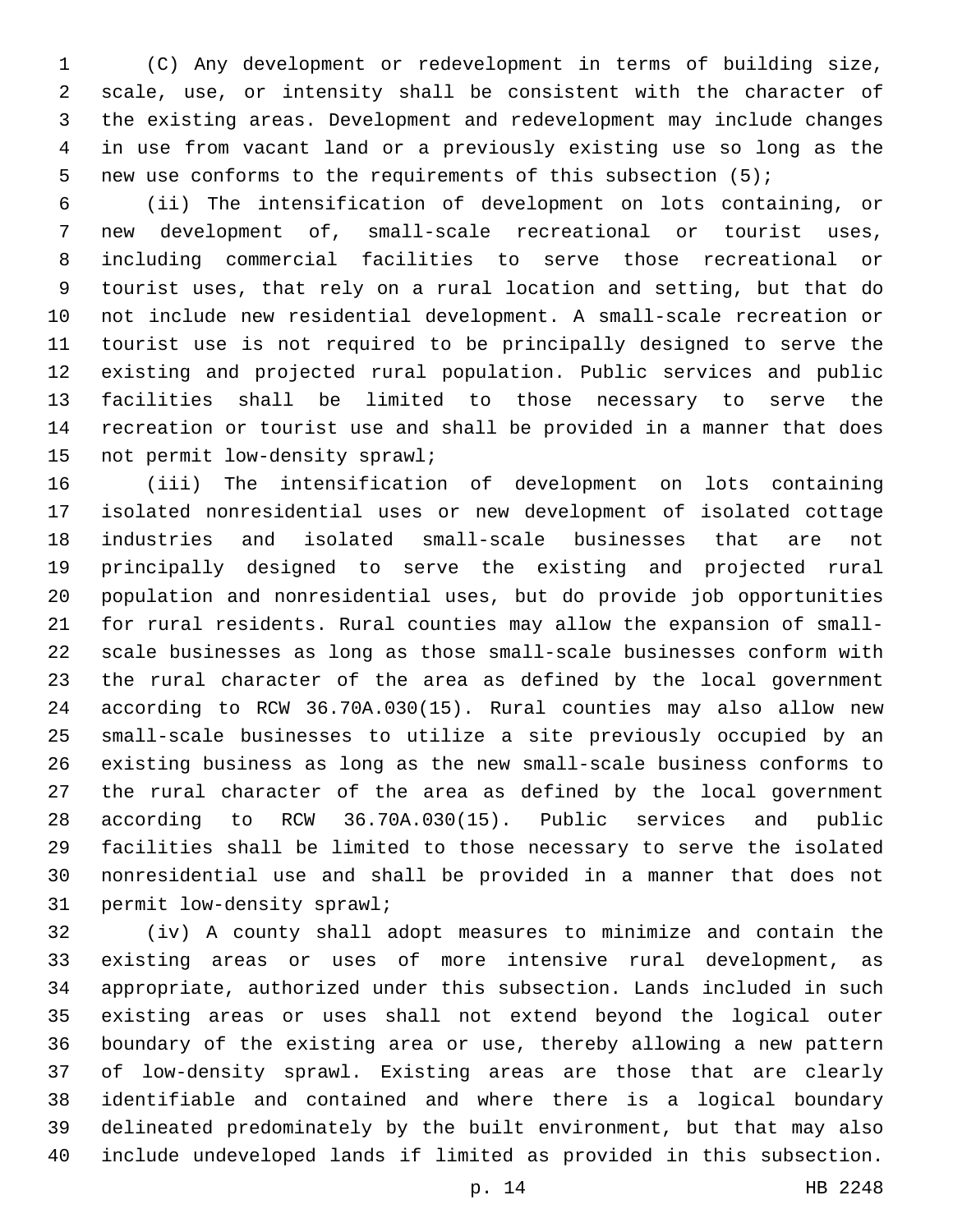The county shall establish the logical outer boundary of an area of more intensive rural development. In establishing the logical outer boundary, the county shall address (A) the need to preserve the character of existing natural neighborhoods and communities, (B) physical boundaries, such as bodies of water, streets and highways, and land forms and contours, (C) the prevention of abnormally irregular boundaries, and (D) the ability to provide public facilities and public services in a manner that does not permit low-9 density sprawl;

 (v) For purposes of (d) of this subsection, an existing area or 11 existing use is one that was in existence:

 (A) On July 1, 1990, in a county that was initially required to 13 plan under all of the provisions of this chapter;

 (B) On the date the county adopted a resolution under RCW 36.70A.040(2), in a county that is planning under all of the provisions of this chapter under RCW 36.70A.040(2); or

 (C) On the date the office of financial management certifies the county's population as provided in RCW 36.70A.040(5), in a county that is planning under all of the provisions of this chapter pursuant 20 to RCW 36.70A.040(5).

 (e) Exception. This subsection shall not be interpreted to permit in the rural area a major industrial development or a master planned resort unless otherwise specifically permitted under RCW 36.70A.360 24 and 36.70A.365.

 (6) A transportation element that implements, and is consistent 26 with, the land use element.

 (a) The transportation element shall include the following 28 subelements:

(i) Land use assumptions used in estimating travel;

 (ii) Estimated traffic impacts to state-owned transportation facilities resulting from land use assumptions to assist the department of transportation in monitoring the performance of state facilities, to plan improvements for the facilities, and to assess the impact of land-use decisions on state-owned transportation 35 facilities;

(iii) Facilities and services needs, including:

 (A) An inventory of air, water, and ground transportation facilities and services, including transit alignments and general aviation airport facilities, to define existing capital facilities and travel levels as a basis for future planning. This inventory must

p. 15 HB 2248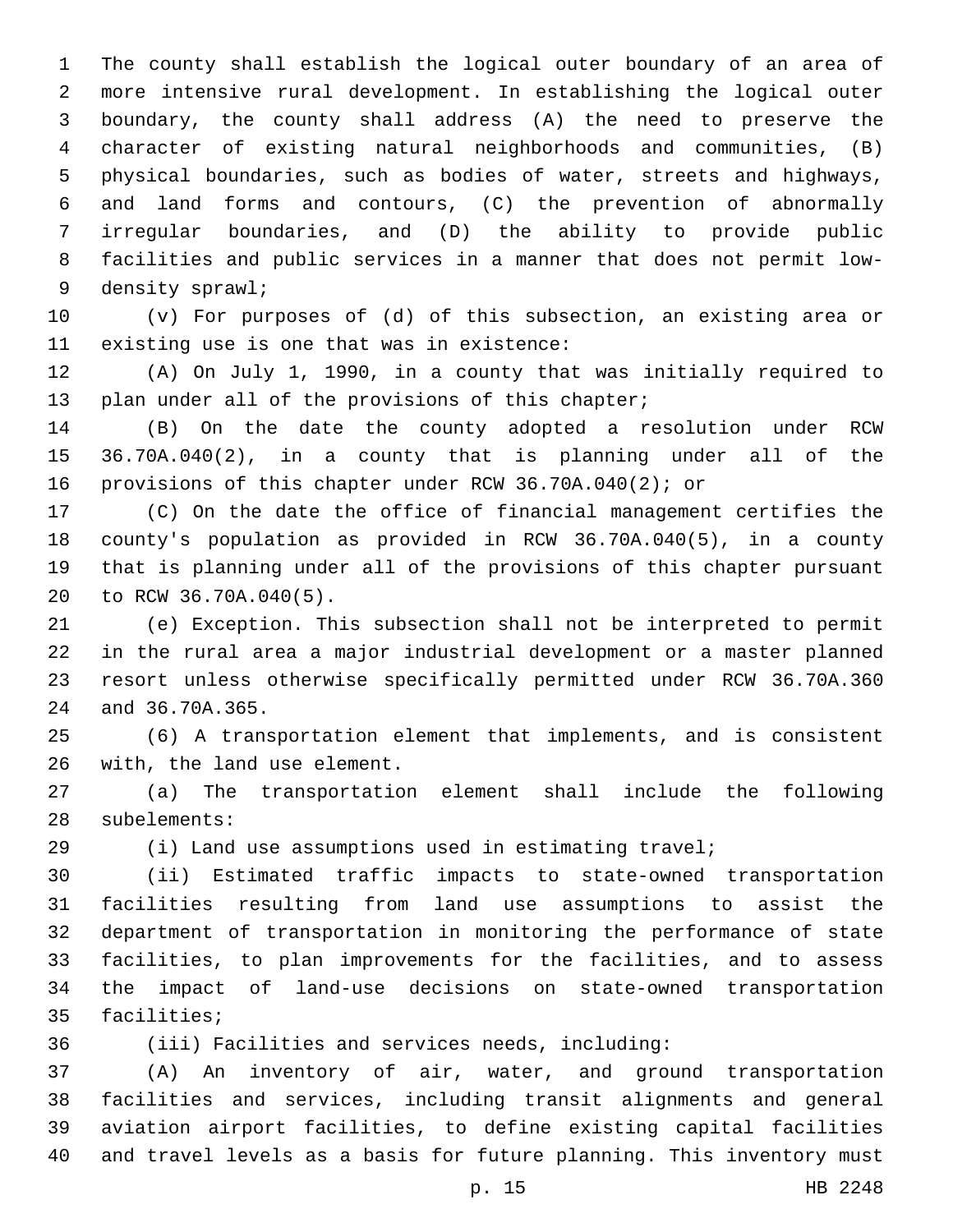include state-owned transportation facilities within the city or 2 county's jurisdictional boundaries;

 (B) Level of service standards for all locally owned arterials and transit routes to serve as a gauge to judge performance of the system. These standards should be regionally coordinated;

 (C) For state-owned transportation facilities, level of service standards for highways, as prescribed in chapters 47.06 and 47.80 RCW, to gauge the performance of the system. The purposes of reflecting level of service standards for state highways in the local comprehensive plan are to monitor the performance of the system, to evaluate improvement strategies, and to facilitate coordination between the county's or city's six-year street, road, or transit program and the office of financial management's ten-year investment program. The concurrency requirements of (b) of this subsection do not apply to transportation facilities and services of statewide significance except for counties consisting of islands whose only connection to the mainland are state highways or ferry routes. In these island counties, state highways and ferry route capacity must be a factor in meeting the concurrency requirements in (b) of this 20 subsection;

 (D) Specific actions and requirements for bringing into compliance locally owned transportation facilities or services that are below an established level of service standard;

 (E) Forecasts of traffic for at least ten years based on the adopted land use plan to provide information on the location, timing, 26 and capacity needs of future growth;

 (F) Identification of state and local system needs to meet current and future demands. Identified needs on state-owned transportation facilities must be consistent with the statewide multimodal transportation plan required under chapter 47.06 RCW;

31 (iv) Finance, including:

 (A) An analysis of funding capability to judge needs against 33 probable funding resources;

 (B) A multiyear financing plan based on the needs identified in the comprehensive plan, the appropriate parts of which shall serve as the basis for the six-year street, road, or transit program required by RCW 35.77.010 for cities, RCW 36.81.121 for counties, and RCW 35.58.2795 for public transportation systems. The multiyear financing plan should be coordinated with the ten-year investment program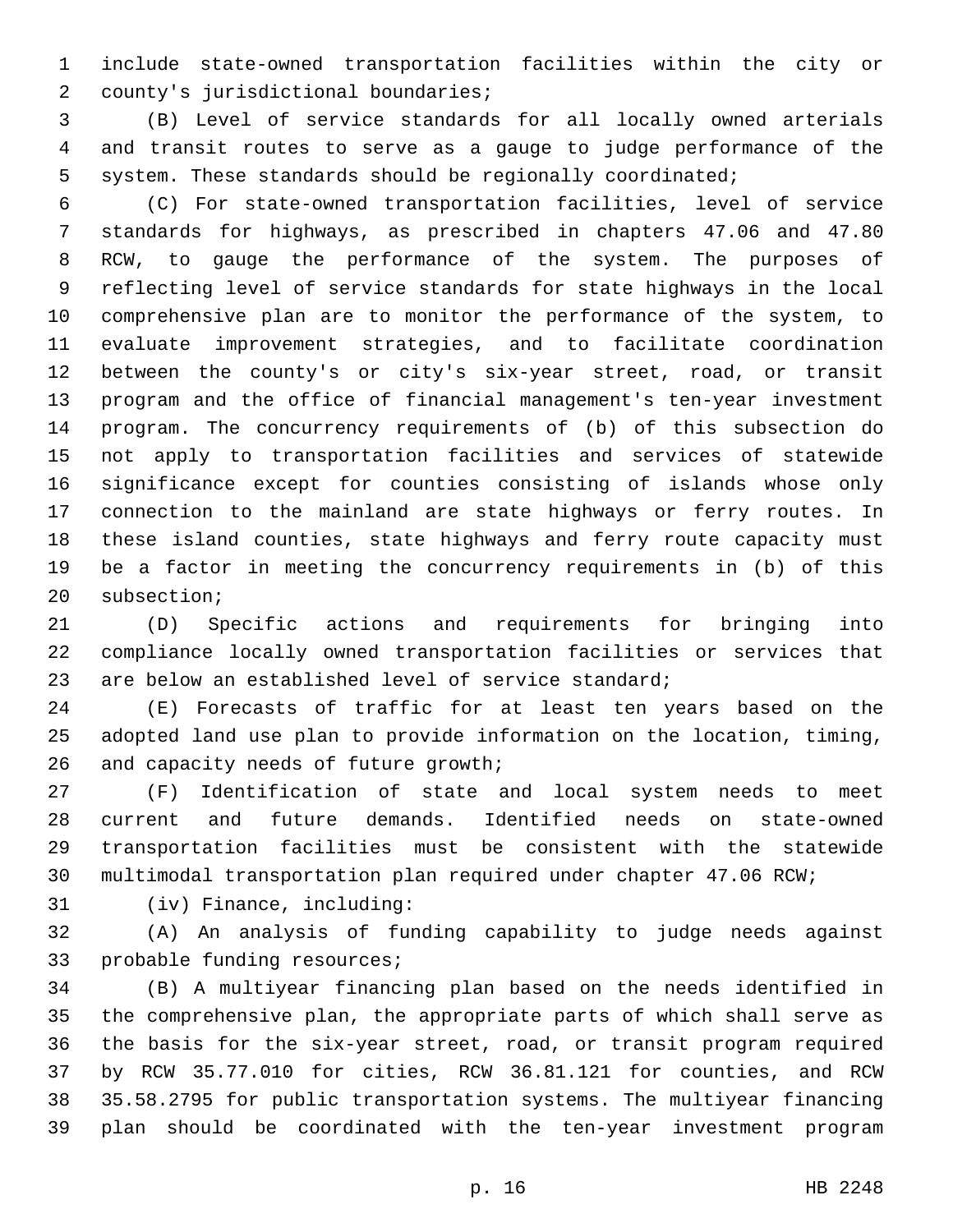developed by the office of financial management as required by RCW 47.05.030;2

 (C) If probable funding falls short of meeting identified needs, a discussion of how additional funding will be raised, or how land use assumptions will be reassessed to ensure that level of service 6 standards will be met;

 (v) Intergovernmental coordination efforts, including an assessment of the impacts of the transportation plan and land use 9 assumptions on the transportation systems of adjacent jurisdictions;

10 (vi) Demand-management strategies;

 (vii) Pedestrian and bicycle component to include collaborative efforts to identify and designate planned improvements for pedestrian and bicycle facilities and corridors that address and encourage enhanced community access and promote healthy lifestyles.

 (b) After adoption of the comprehensive plan by jurisdictions required to plan or who choose to plan under RCW 36.70A.040, local jurisdictions must adopt and enforce ordinances which prohibit development approval if the development causes the level of service on a locally owned transportation facility to decline below the standards adopted in the transportation element of the comprehensive plan, unless transportation improvements or strategies to accommodate the impacts of development are made concurrent with the development. These strategies may include increased public transportation service, ride-sharing programs, demand management, and other transportation systems management strategies. For the purposes of this subsection (6), "concurrent with the development" means that improvements or strategies are in place at the time of development, or that a financial commitment is in place to complete the improvements or strategies within six years. If the collection of impact fees is delayed under RCW 82.02.050(3), the six-year period required by this subsection (6)(b) must begin after full payment of all impact fees is 32 due to the county or city.

 (c) The transportation element described in this subsection (6), the six-year plans required by RCW 35.77.010 for cities, RCW 36.81.121 for counties, and RCW 35.58.2795 for public transportation systems, and the ten-year investment program required by RCW 37 47.05.030 for the state, must be consistent.

 (7) An economic development element establishing local goals, policies, objectives, and provisions for economic growth and vitality and a high quality of life. The element may include the provisions in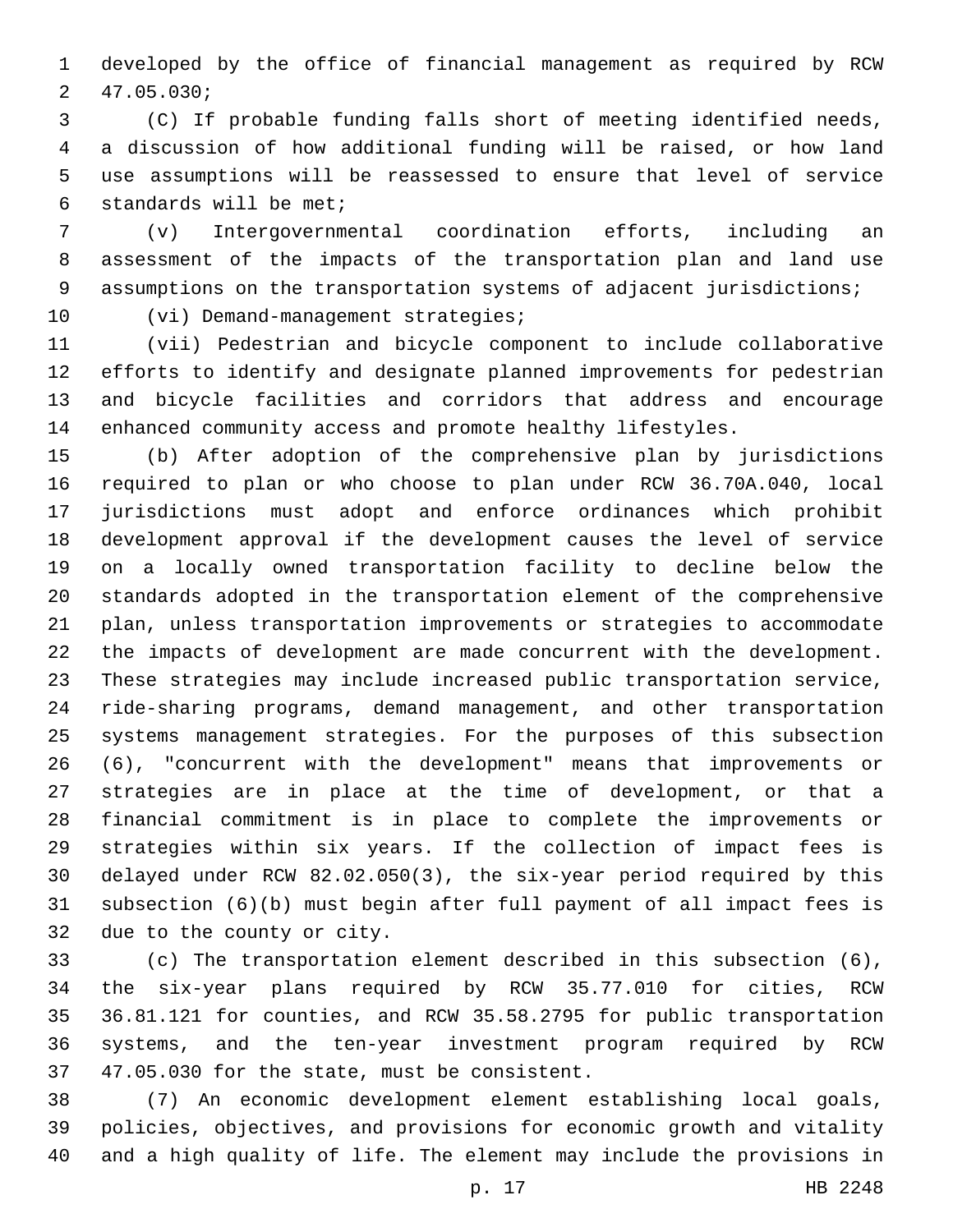section 3 of this act. A city that has chosen to be a residential community is exempt from the economic development element requirement 3 of this subsection.

 (8) A park and recreation element that implements, and is consistent with, the capital facilities plan element as it relates to park and recreation facilities. The element shall include: (a) Estimates of park and recreation demand for at least a ten-year period; (b) an evaluation of facilities and service needs; and (c) an evaluation of intergovernmental coordination opportunities to provide regional approaches for meeting park and recreational demand.

 (9) It is the intent that new or amended elements required after January 1, 2002, be adopted concurrent with the scheduled update provided in RCW 36.70A.130. Requirements to incorporate any such new or amended elements shall be null and void until funds sufficient to cover applicable local government costs are appropriated and distributed by the state at least two years before local government must update comprehensive plans as required in RCW 36.70A.130.

 NEW SECTION. **Sec. 4.** (1) A joint legislative task force on water supply is established to review the treatment of surface water and groundwater withdrawals. The task force must consist of the following members:

 (a) Appointed by the president of the senate, two members from 23 each of the two largest caucuses of the senate;

 (b) Appointed by the speaker of the house of representatives, two members from each of the two largest caucuses of the house of 26 representatives;

 (c) A representative from the department of ecology, chosen by 28 the director of the department of ecology;

 (d) A representative from the department of fish and wildlife, chosen by the director of the department of fish and wildlife;

 (e) A representative from the department of agriculture, chosen 32 by the director of the department of agriculture;

 (f) One individual for each of the following groups, appointed by 34 the consensus of the cochairs of the committee:

 (i) An organization representing the farming industry in 36 Washington;

37 (ii) An organization representing Washington counties;

(iii) An organization representing Washington cities;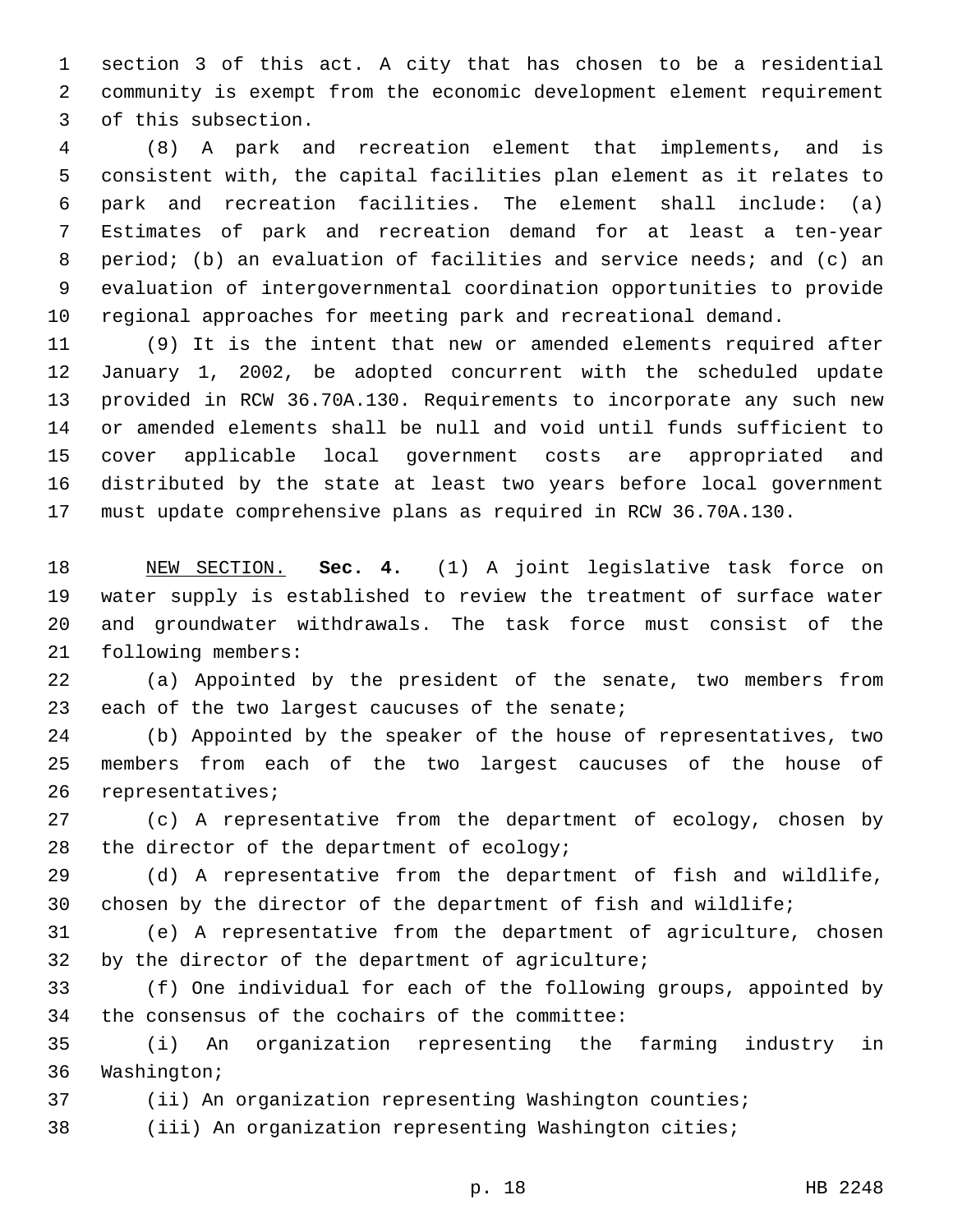(g) Two individuals from an environmental advocacy organization or organizations appointed by the consensus of the cochairs of the 3 committee;

 (h) Two individuals from an organization or organizations representing the development community appointed by the consensus of 6 the cochairs of the committee; and

 (i) Representatives of three federally recognized Indian tribes, two invited by the cochairs to participate at the recommendation of the northwest Indian fisheries commission, and one invited to participate at the recommendation of the Columbia river intertribal 11 fish commission.

 (2) The first meeting of the task force must occur by September 30, 2017. One cochair of the task force must be a member of the largest caucus of the house of representatives, and one cochair must be a member of the largest caucus of the senate, as those caucuses 16 existed as of the effective date of this section.

 (3) Staff support for the task force must be provided by the office of program research and senate committee services. The department of ecology and the department of fish and wildlife shall cooperate with the task force and provide information as the cochairs 21 reasonably request.

 (4) Within existing appropriations, the expenses of the operations of the task force, including the expenses associated with the task force's meetings, must be paid jointly and in equal amounts by the senate and house of representatives. Task force expenditures are subject to approval by the house executive rules committee and the senate facility and operations committee. Legislative members of the task force are reimbursed for travel expenses in accordance with RCW 44.04.120. Nonlegislative members are not entitled to be reimbursed for travel expenses if they are elected officials or are participating on behalf of an employer, governmental entity, or other organization. Any reimbursement for other nonlegislative members is 33 subject to chapter 43.03 RCW.

 (5)(a) By December 1, 2018, the joint legislative task force must 35 make recommendations to the legislature.

 (b) Recommendations of the joint legislative task force must be made by a two-thirds majority of the members of the committee. The representatives of the departments of fish and wildlife, ecology, and agriculture are not entitled to vote on the recommendations. Minority recommendations that achieve the support of at least five of the